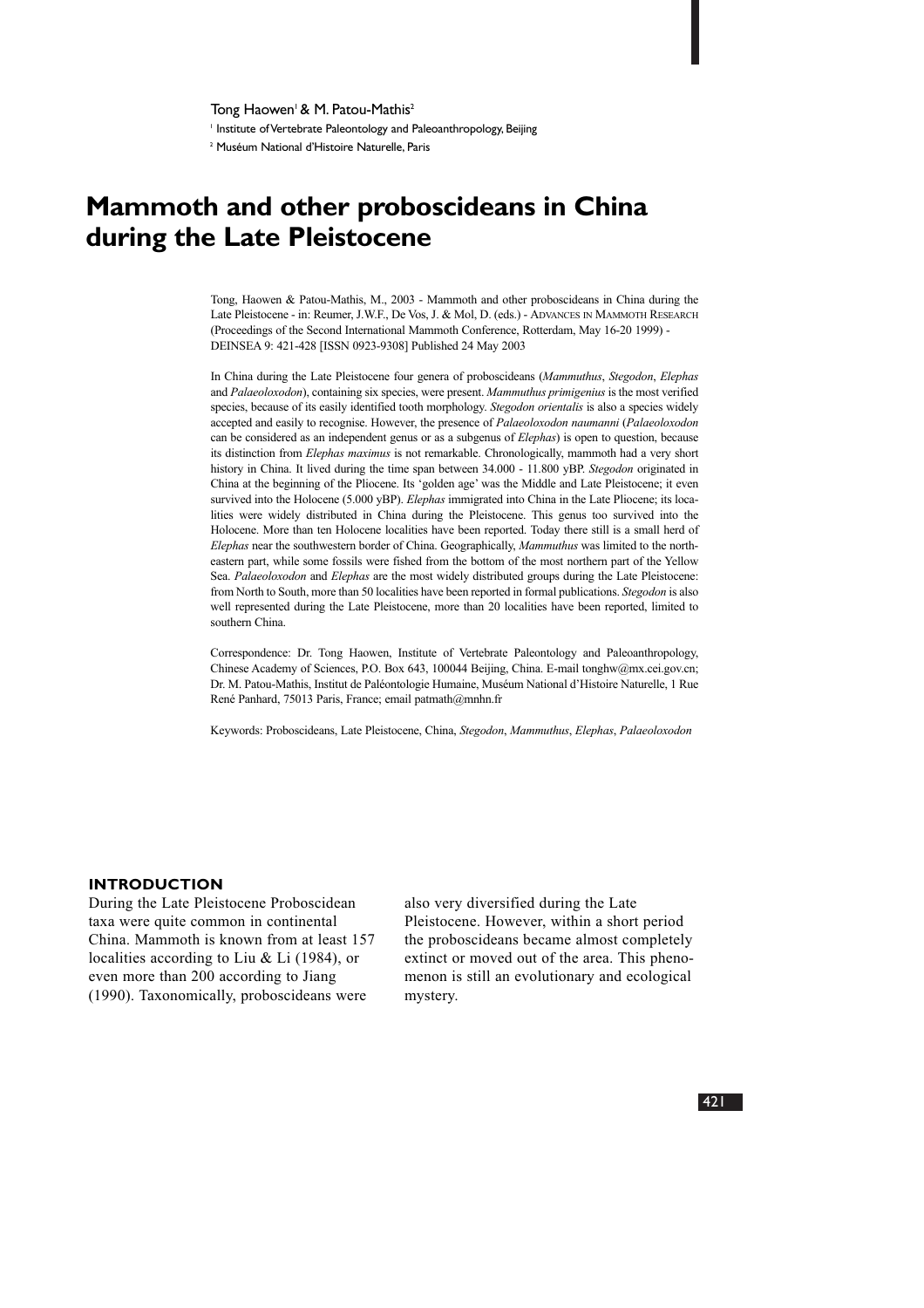## **LATE PLEISTOCENE PROBOSCIDEANS**

Family Stegodontidae OSBORN, 1918 *Stegodon* FALCONER, 1857 *Stegodon orientalis* OWEN, 1870 Family Elephantidae GRAY, 1821 *Palaeoloxodon* MATSUMOTO, 1924 *Palaeoloxodon naumanni* MAKIYAMA, 1924 *Palaeoloxodon naumanni huaihoensis* LIU, 1977 *Elephas* LINNAEUS, 1758 *Elephas kiangnanensis* PEI, 1987 *Elephas maximus* LINNAEUS, 1758 *Elephas maximus sichiaoshanensis* WANG, 1978 *Mammuthus* BROOKES, 1828 *Mammuthus primigenius* (BLUMENBACH, 1799) *Mammuthus primigenius primigenius* (BLUMENBACH, 1799) *Mammuthus primigenius liupanshanensis* ZHOU ET ZHANG, 1974 *Mammuthus sungari* CHOW ET CHANG, 1959

A total of at least four Late Pleistocene genera and six species were published. *Mammuthus primigenius*, *Palaeoloxodon naumanni* and *Elephas maximus* were the most important ones. Remains of *Stegodon orientalis* were also frequently encountered in Late Pleistocene localities. *Mammuthus primigenius primigenius* is the most verified species, because of its easily identified dental morphology. *Mammuthus primigenius liupanshanensi*s is known from only one locality and was stratigraphically older than *Mammuthus primigenius primigenius*. Reports about *Mammuthus sungar*i are very rare. So, the mammoth fauna was actually dominated by the subspecies *Mammuthus primigenius primigenius* only.

The genus name *Palaeoloxodon* was generally used for the species *naumanni*, and is sometimes considered a subgenus within *Elephas* [*Elephas (Palaeoloxodon) naumanni*]. As the distinction between the genera *Elephas* and *Palaeoloxodon* is not so easy, disagreements existed for a long time concerning the issue to what genus the species *naumanni* should be attributed. From the 1950's, different opinions were proposed. Pei (1958) thought that the genus *Palaeoloxodon* is almost identical with the genus *Elephas* and for that reason the species *naumanni* of Late Pleistocene from north China should be attributed to the genus *Elephas*. Shoshani & Tassy (1996) are of the same opinion. Qi (1999) proposed that *Palaeoloxodon* should be retained as a generic name (this opinion is followed in this paper) and promoted the subspecies *P*. *n*. *huaihoensis* to a specific rank. Once ten species and subspecies were attributed to this genus. However, Zhang & Zong (1983) considered that in the Late Pleistocene only one species, *naumanni*, survived.

*Elephas maximus* lived also in the Late Pleistocene. Some authors prefer to use the species name *indicus*, this is, however, a junior synonym of *maximus*. Pei (1987) created a new species, *Elephas kiangnanensis*. This species was thought to be stratigraphically older and its name was not commonly used. *Elephas maximus sichiaoshanensis* is a subfossil subspecies, which is found in one locality only. These latter species and subspecies have to be verified. The genus *Stegodon* was a typical element in East Asia. Twenty species were erected within this genus, but Zong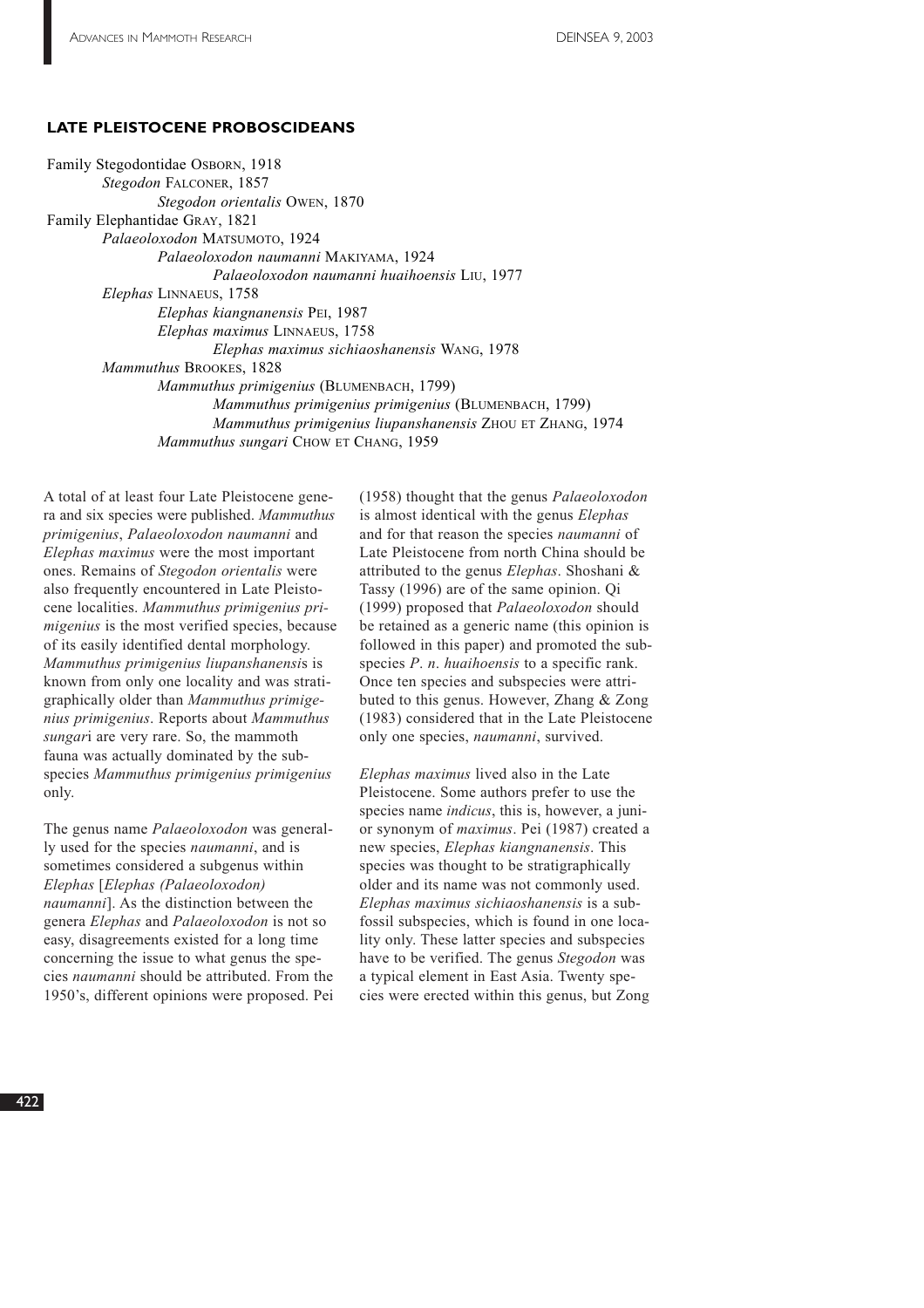

Figure 1 Fossil and subfossil localities of mammoth and other proboscidean fauna in Late Pleistocene in China.

(1995) proposed that in the Late Pleistocene only one species, *Stegodon orientalis*, existed. This species is easily distinguished from *Elephas* by the low-crowned molars.

## **PUBLISHED LATE PLEISTOCENE PROBOSCIDEAN SITES**

Up to now, around 200 localities for *Mammuthus* have been discovered (Wei 1963; Chang 1964; Jiang 1975, 1977, 1990; Zhen *et al*. 1979). However, not all of them were reported formally. Liu & Li (1984) recorded 157 localities. Most of the localities are concentrated in the great plain of northeastern China (Fig. 1). Some localities are located at the bottom of the sea (Zhang 1980). A few new localities were reported from Shandong Province, which are located between 35°N

and 40°N (You *et al*. 1989, 1996). Two other isolated localities are Tongwei in Gansu Province (Zhou & Zhang 1974) and Ziyang in Sichuan Province (Pei & Woo 1957). The last one is the southernmost mammoth locality in China, its latitude is around 30°N. Normally, the distribution of mammoth is limited to north of 38°N, so it is necessary to re-examine the fossil material from the isolated localities. Some authors thought that the fossils did not belong to mammoth (Chow 1978). As it is found everywhere, also in China mammoth co-existed with *Coelodonta*, the woolly rhino. The *Mammuthus-Coelodonta* fauna is a very typical fauna of late Late Pleistocene in northeastern China.

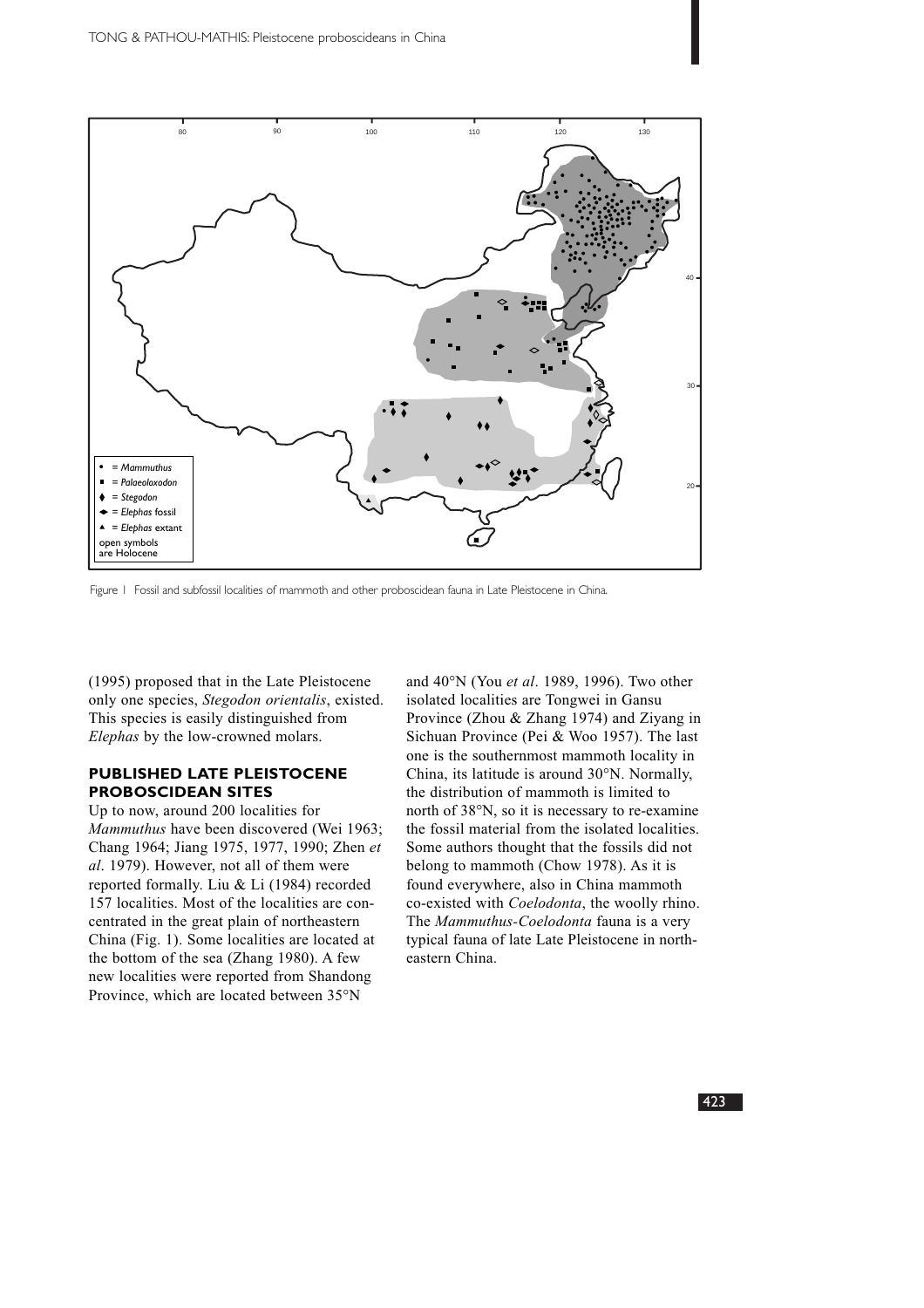More than 30 localities have been reported for the Late Pleistocene *Palaeoloxodon*. They are mainly located in northern China and associated with *Coelodonta* too (Boule *et al*. 1928; Chow 1957; Pei & Woo 1957; Pei *et al*. 1958; Pei 1959; Zhen 1960; Wang 1961; Ting *et al*. 1962, 1965; Chang 1964; Changchou Museum 1973; Qi 1975; Gu 1978; Huang 1979; Jia *et al*. 1979; Liu & Zhen 1981; Nigedule 1983; Shi 1983; Li & Jin 1988; You *et al*. 1996). Some localities were also reported from the most southern part of continental China (Song *et al*. 1981; Woo & Peng 1959; Hao & Wang 1994) and even from the bottom of the Yellow Sea (Gao 1982). The distribution pattern mosaics with that of *Elephas maximus*, but whether this is a natural pattern or only caused by improper taxonomic work, is still an open question.

Up to now, more than 20 Late Pleistocene localities in southern China were reported with *Stegodon orientalis* (Chia 1957; Pei & Woo 1957; Woo 1959; Woo & Peng 1959;

Liu 1962; Wu *et al*. 1962; Huang 1963; Chen & Qi 1978; Han & Zhang 1978; Song *et al*. 1981; Zhao et al. 1981; Wang *et al*. 1982; Zhang *et al*. 1982; Zhang & Zong 1983; Luo 1984; Zhang 1984; Chen 1986; Zong 1995).

*Elephas maximus* is present in the Late Pleistocene. Among 19 localities with this species, ten are of Holocene age (Teilhard & Young 1936; Hsu 1959; Qi 1977; Huang & Cao 1978; Li & Han 1978; Wang 1978; Jia & Wei 1980; Wei *et al*. 1990). The species is mainly distributed in southern China (Hopwood 1935; Song *et al*. 1981; Zhao *et al*. 1981; Zhang *et al*. 1982; Zong *et al*. 1996). However, there are four localities reported from northern China (Pei 1940, 1958; Pei *et al*. 1958) and some fossils from the bottom of the Yellow Sea (Gao 1982; You *et al*. 1995).

Ecologically, three zones can be recognised in late Late Pleistocene (Fig. 1): (1) the northeastern Chinese zone (north of 38°N), which



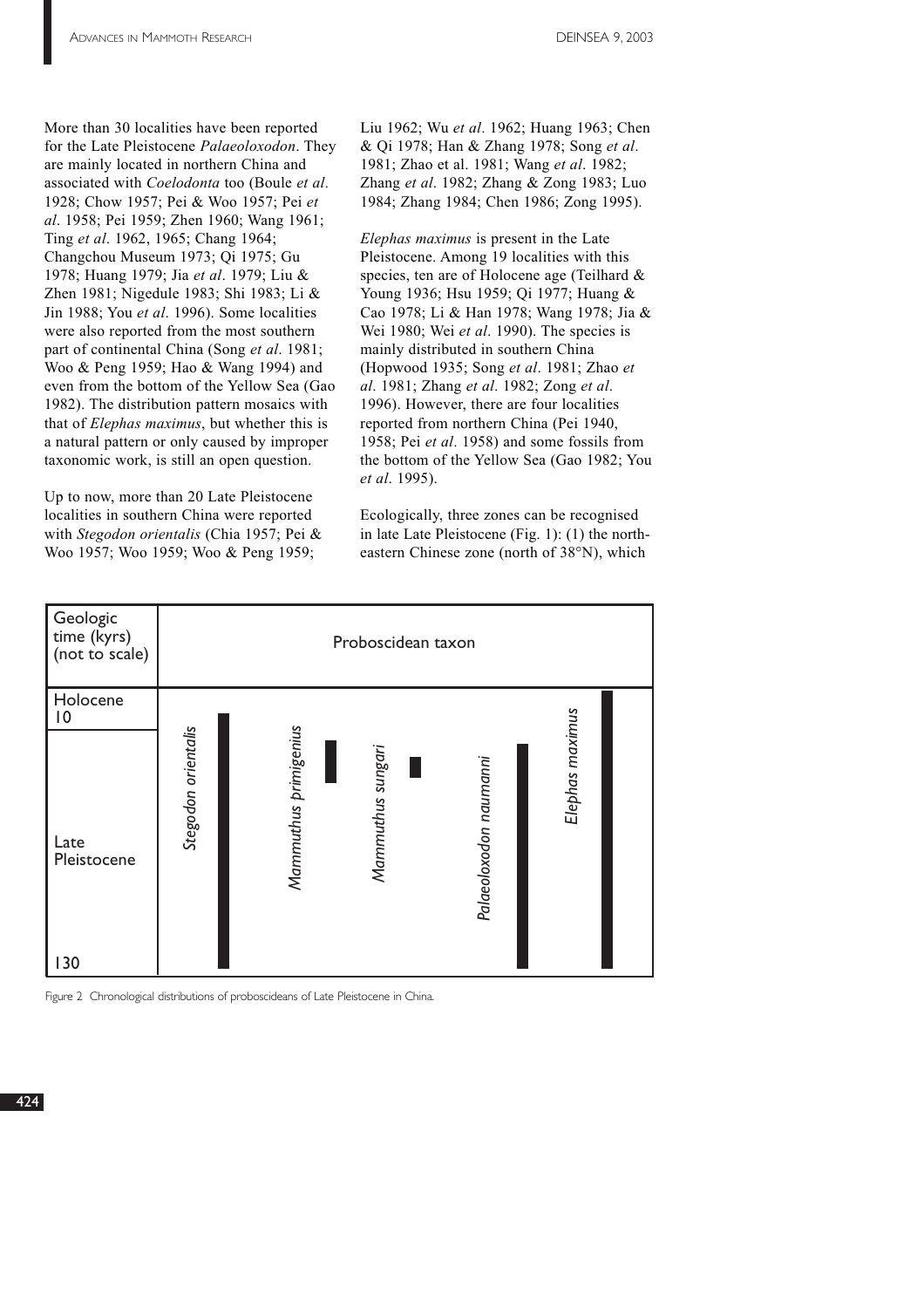is typical for the *Mammuthus*-*Coelodonta* fauna; (2) the northern Chinese zone (between 38°N and 28°N) is represented by *Coelodonta*-*Elephas* (*Palaeoloxodon*); (3) the southern Chinese zone (south of Yangtze River), which is dominated by *Stegodon*-*Elephas*-*Rhinoceros*. It can be observed that each ecological zone shares some of the major elements of the neighbouring faunal zone, i.e. the northeastern zone shares *Coelodonta* with the northern zone, while the northern zone shares *Elephas* with the southern zone. It means that the environment changed gradually from north to south.

### **CHRONOLOGICAL DISTRIBUTION**

In China the earliest record of the typical *Mammuthus primigenius* is 34 ky (Jin *et al.* 1998) (Fig. 2), while the most recent recorded fossil is 11.8 ky (Li 1984). Some authors believe that the mammoth disappeared from China before 20 ky (Liu & Li 1984). So, chronologically speaking, the mammoth had a very short history in China. *Stegodon orientalis* appeared in China at the beginning of the Pliocene (Saegusa 1996). It is a local faunal element in East Asia. In China, this taxon is present in many localities from north to south. However, Late Pleistocene localities are much less represented than Middle Pleistocene localities are. Based on only one record (Ma & Tang 1992), *Stegodon orientalis* survived probably into the Holocene (5.000 yBP). *Palaeoloxodon naumanni* is present in China from at least the Late Pliocene. The Middle and Late Pleistocene localities with this species are widely distributed over China. The species became extinct before the end of the Late Pleistocene. *Elephas maximus* is a typical Late Pleistocene species. It survived into the Holocene. More than ten Holocene localities have been reported. Today there is still a small herd of *Elephas maximus* near the southwestern border of China.

#### **CONCLUSION**

From the above, it can be concluded that proboscideans were quite common in the Late Pleistocene in continental China. We even have quite a number of Holocene records. However, within a very short period almost all of the genera and species became extinct. We can explain the extinction of mammoth to the global warming up at the end of Pleistocene, but this is not an explanation for the extinction of the warmth-adapted genus *Palaeoloxodon*. So, the extinction at the end of the Pleistocene can not be explained by climatic changes only. Maybe the rapid rise of modern Man is the real cause for the extinction of those giant mammals.

#### **ACKNOWLEDGEMENTS**

First of all, the authors wish to show their heartful thanks to prof. H. de Lumley, the former director of the Muséum National d'Histoire Naturelle (Paris), for the invitation to the first author to cooperate with the colleagues in Paris. Thanks are also due to prof. P. Tassy for critically reading the manuscript. Part of this program was sponsored by CNRS/K.C.Wong Foundation.

#### **REFERENCES**

- Boule M., Breuil H., Licent E. & Teilhard de Chardin P., 1928 - Le Paléolithique de la Chine - Archives de l'Institut de paléontologie Humaine (Paris), Men. 4
- Chang Chih-kuo, 1964 Pleistocene mammalian fossils from Wangching, Kirin Province - Vertebrata PalAsiatica - 8 (4): 402-407 (in Chinese with English summary)
- Chang Hsi-chih, 1964 On new material of *Palaeoloxodon namadicus* of China, with discussion on the classification of some Pleistocene elephants of China - Vertebrata PalAsiatica 8 (3): 307-315 (in Chinese with English summary)
- Changchou Museum, 1973 Notes on some mammalian fossils from the Upper Pleistocene of Wuchin, S. Kiangsu - Vertebrata PalAsiatica 11 (1): 102-104 (in Chinese)
- Chen Dezhen & Qi Guoqin, 1978 Fossil human and associated mammalian fauna from Xizhou, Yunnan - Vertebrata PalAsiatica 16 (1): 33-46, pls. I-III (in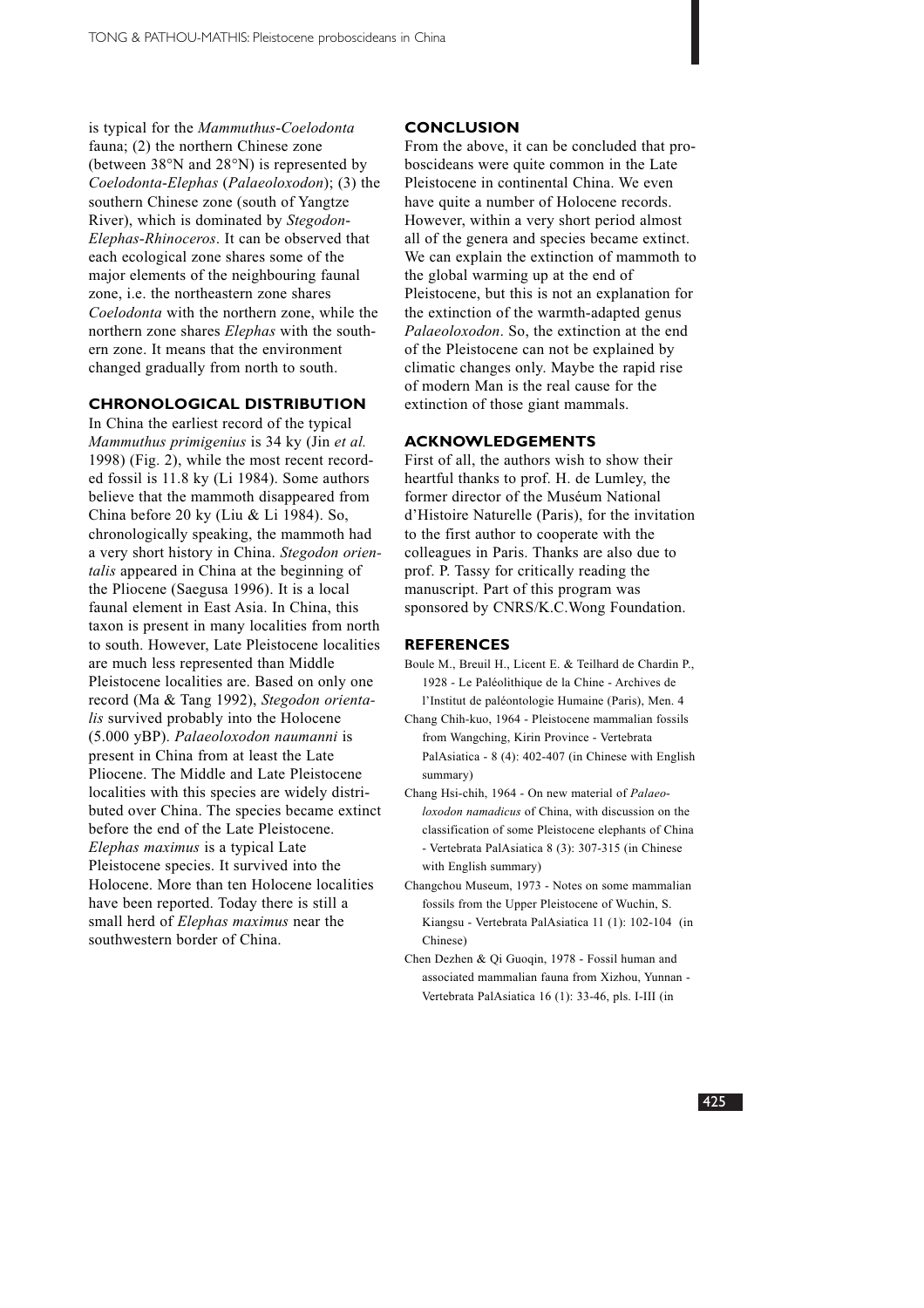#### Chinese)

- Chen Xingbin, 1986 New materials of Pleistocene mammalian fossil found in Hunan Province - Vertebrata PalAsiatica 24 (3): 242-244 (in Chinese with English summary)
- Chia Lan-po, 1957 Notes on the human and some other mammalian remains from Changyang, Hupei - Vertebrata PalAsiatica 1 (3): 247-257, pls. I-IV (in Chinese with English summary)
- Chia Lanpo & Chang Chenpiao, 1977 The remains of animals found on the Site of Hsia-wang-kang at Hsich'uan County, Honan Province - Cultural relicts No. 6: 41-49 (in Chinese)
- Chow Benshun, 1978 The distribution of the woolly rhinoceros and woolly mammoth - Vertebrata PalAsiatica 16 (1): 47-59 (in Chinese with English abstract)
- Chow Minchen, 1957 On a mandible of *Palaeoloxodon* from Peking, with discussion on the fossil elephants of *namadicus* group of China - Acta Paleontologica Sinica 5 (2): 283-294 (in Chinese with English summary)
- Gao Jianwei, 1982 Pinghu Fauna Ocean Compilation No.27: 127-131
- Gu Yumin, 1978 *Coelodonta-Palaeoloxodon* fauna found in Xingtai, Hebei - Vertebrata PalAsiatica 16 (1): 73-75, pl. I (in Chinese)
- Han De-fen & Zhang shen-shui, 1978 A hominid canine and mammalian material from the Pleistocene of Zhejiang - Vertebrata PalAsiatica 16 (4): 255-263, pls. I-II (in Chinese)
- Hao Side & Wang Daxin, 1994 Report on the excavation of the Sanya hominid site in 1992 - Acta Anthropologica Sinica 13 (2): 117-125 (in Chinese with English abstract)
- Hopwood A. T., 1935 Fossil Proboscidea from China Palaeontologia Sinica, série C, 9 (3): 1-108, 8 pls.
- Hsu Yuhsiuan, 1959 Molar of *Elephas maximus* from Huian, Fukien - Paleovertebrata & Paleoanthropology 1 (3): 137-138, pl. I (in Chinese)
- Huang Wanpo, 1979 Discovery of *Coelodonta* in the downtown of Beijing with discussion on the climate of late Pleistocene - Vertebrata PalAsiatica 17 (2): 172-174 (in Chinese)
- Huang Xianghong & Cao Keching, 1978 Subfossil group in Neolithic Sites from Marchiao and Songze, Shanghai - Vertebrata PalAsiatica 16 (1): 60-66 (in Chinese with English abstract)
- Jia Lanpo, Wei Qi & Li Chaorong, 1979 Report on the excavation of Xujiayao (Hsuchiayao) Man Site in 1976 - Vertebrata PalAsiatica 17 (4): 277-293, pls. I-IV (in Chinese with English summary)
- Jia Lanpo & Wei Qi, 1980 Some animal fossils from the Holocene in N. China - Vertebrata PalAsiatica 18 (4): 327-333, pls. I-II (in Chinese with English summary)
- Jiang Peng, 1975 Late Pleistocene cave deposits of Antu, Kirin - Vertebrata PalAsiatica 13 (3): 197-198 (in Chinese)
- Jiang Peng, 1977 Distribution of mammalian fossils of late Pleistocene in Jilin - Vertebrata PalAsiatica 15 (4): 313-314 (in Chinese)
- Jiang Peng, 1990 Late Pleistocene *Mammuthus*-*Coelodonta* fauna on the Song-Lun Plain and the environment research - in: Qiu Shanwen (ed.) - Quaternary environment changes on the north-east China plain: 24-29. Atlas Press, Harbin (in Chinese)
- Jin Changzhu, Xu Qinqi, Zheng Jiajian, 1998 On the dispersal; events of *Mammuthus* during the late Pleistocene - Vertebrate PalSasisatica, 36(1): 47-53 (in Chinese with English abstract)
- Li Xingguo, 1984 *Mammuthus*-*Coelodonta* fauna in China and the Guxiangtun Formation - In: The edition group (ed.) - Proceedings of the First Meeting on 14C dating in China: 121-127 (in Chinese)
- Li Youheng & Han Defen, 1978 The mammalian fauna of the Neolithic Cave Site of Zhenpiyan, Guilin (Guangxi) - Vertebrata PalAsiatica 16 (4): 244-254, pls. I-IV (in Chinese)
- Liu Changzhi, 1962 Quaternary mammalian localities of N. Kwangtung - Vertebrata PalAsiatica 6 (2): 202- 203, pls. I-II (in Chinese with English summary)
- Liu Dongsheng & Li Xingguo, 1984 Mammoths in China - in: Martin P.S. & Klein R.G. (eds) - Quaternary extinctions: A prehistoric revolution: 517-527, University of Arizona Press, Tucson
- Liu Jialong, 1977 *Palaeoloxodon* from Huaiyuan District, northern part of Anhui - Vertebrata PalAsiatica 15 (4): 272-284
- Liu Jialong & Zhen Shuonan, 1981 Quaternary mammalian fauna from N. Anhui and a principle in relation to it - Scientia Sinica 24 (2): 216-225, pls. I-II
- Luo Lunde, 1984 Quaternary mammalian fossils from Huaying Mountains - Vertebrata PalAsiatica 22 (1): 80 (in Chinese)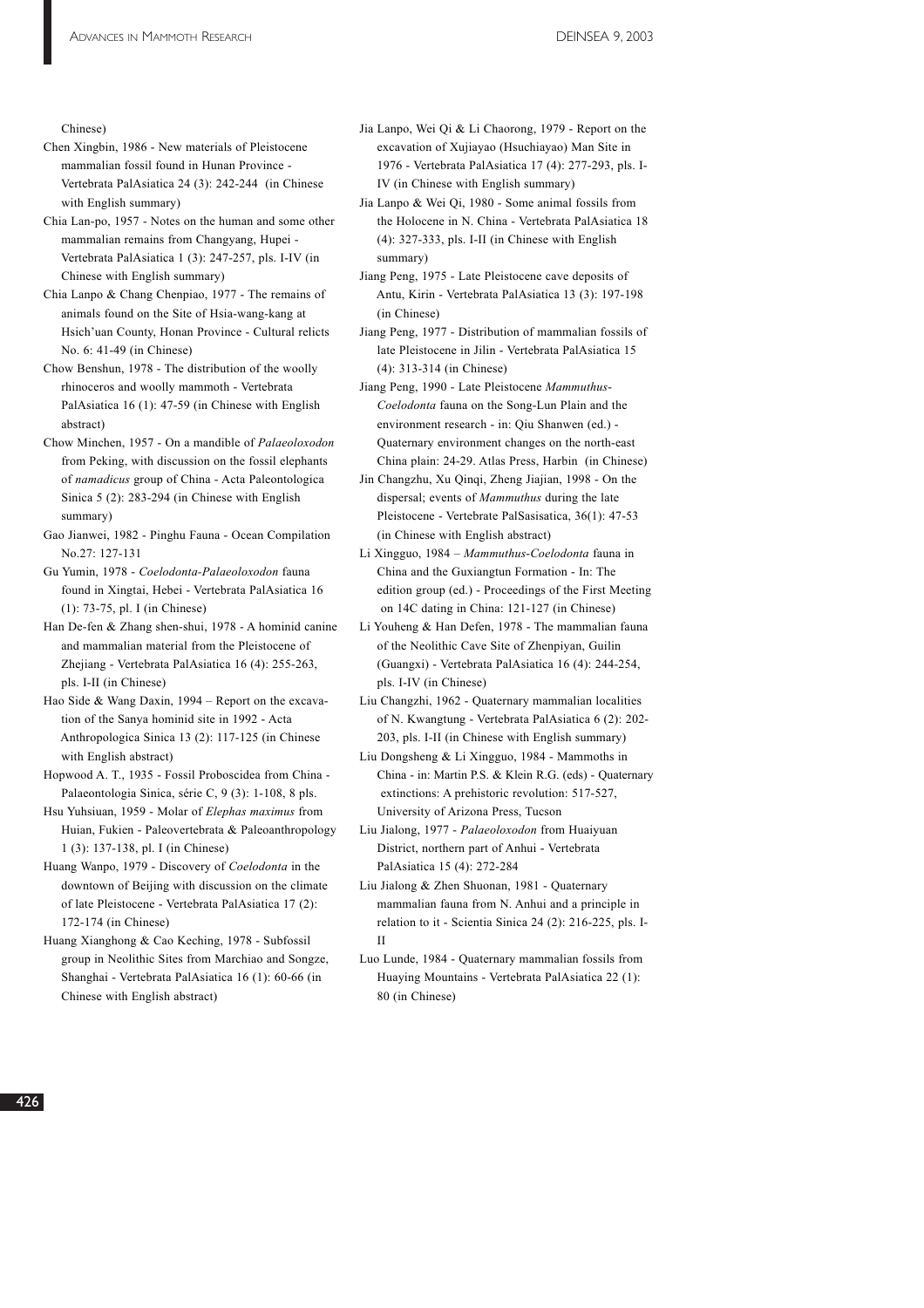- Ma Ancheng & Tang Huliang, 1992 On discovery and significance of a *Ailuropoda*-*Stegodon* fauna from Jinhua, Zhejiang - Vertebrata PalAsiatica 30 (4): 299- 312, pls. I-II (in Chinese with English summary)
- Nigedule, 1983 Discovery of *Palaeoloxodon* from the suburb of Huhort, nei Mongol - Vertebrata PalAsiatica 21 (4): 359 (in Chinese)
- Pei Wenchung, 1940 The Upper Cave Fauna of Choukoutien - Palaeontologia Sinica, new serie C (10): 1-84
- Pei Wenchung (ed.), 1958 Report on the excavation of Palaeolithic sites at Tingtsun, Hsiangfenhsien, Shansi province, China - Mem. Inst. Vertebr. Paleontol. & Paleoanthropol. Acad. Sin. 2: 1-111, pls. XXXXV (in Chinese with English summary)
- Pei Wenchung, 1959 On the fossil elephant (*Elepha*s cf. *namadicus* F. & C.) from Chien Hsien of Shensi Province - Paleovertebrata & Paleoanthropology 1 (4): 212-216 (in Chinese)
- Pei Wenchung, Huang Wan-po, Chiu Chung-lang & Meng Hao, 1958 - Discovery of Quaternary mammalian fauna at Ch'ao-tsun, Chien-an County, Hopei Province - Vertebrata PalAsiatica 2 (4): 213-229, pls. I-IX (in Chinese with English summary)
- Pei Wenchung & Woo Jukang, 1957 Tzeyang Paleolithic Man – Mem. Inst. Vertebr. Paleontol. Acad. Sin. (1): 1-71 (in Chinese with English summary)
- Qi Guoqin, 1975 Quaternary mammalian fossils from Salawusu River District, Nei Mongol - Vertebrata PalAsiatica 13 (4): 239-249, pls. I-II (in Chinese with English summary)
- Qi Guoqin, 1977 Animal bones from Tanshishan Neolithic Site, Minhou, Fujian - Vertebrata PalAsiatica, 15 (4): 301-306, pls. I-II (in Chinese with English summary)
- Qi Guoqin, 1999 On some problems of *Palaeoloxodon* of China. In: Wang Yuanqing *et al*. (eds.) - Proceedings of the Seventh Annual Meeting of the Chinese Society of Vertebrate Paleontology: 201-210. Beijing: Ocean Press (in Chinese with English abstract)
- Saegusa H., 1996 Stegodontidae: evolutionary relationships. in: Shoshani J. & Tassy P. (eds.) – The Proboscidea, Evolution and Palaeoecology of Elephants and their relatives: 178-190, Oxford University Press, Oxford, New York, Tokyo

Shi Ronglin, 1983 - Fossils of *Palaeoloxodon naumanni*

from Zhucheng, Linyi and Yixian, Shandong - Vertebrata PalAsiatica 21 (2): 128-133, pls. I-II (in Chinese with English abstract)

- Shoshani J. & Tassy P. (eds.), 1996 The Proboscidea, Evolution and Palaeoecology of Elephants and their relatives - Oxford University Press, Oxford, New York, Tokyo
- Song Fangyi, Wang Linghong & Qiu Licheng, 1981 Preliminary report on the excavations of caves at Feng-kai, Huai-ji in Guangdong - Vertebrata PalAsiatica 19 (3): 292 (in Chinese)
- Teilhard C. P. & Young C. C., 1936 On the mammalian remains from the Archaeological Site of Anyang - Palaeontologia Sinica, série C, 12 (1): 1-61, 8 pls.
- Ting Meng-lin, 1962 Discovery of a late Pleistocene elephant on the loess Plateau of northwestern China - Vertebrata PalAsiatica 6 (4): 397-406 (in Chinese with English abstract)
- Ting Meng-lin, Kao Fu-tsing, An Tse-sen, Chu Xuantsing & Li Chia-lin, 1965 - Late Pleistocene mammalian fossils of Kingyang, Kansu - Vertebrata PalAsiatica 9 (1): 89-108
- Wang Jiang-ke, 1961 An elephant molar from Ching-Pien, Shensi - Vertebrata PalAsiatica 5 (3): 269-272 (in Chinese with English summary)
- Wang Jiang-ke, 1978 A description of Sichiaoshan fossil elephant's skull in Kwangtung Province - Vertebrata PalAsiatica 16 (2): 123-128 (in Chinese with English abstract)
- Wang Linghong, Lin Yufen & Chang Shaowu, 1982 Mammalian fossils found in northwest part of Hunan Province and their significance - Vertebrata PalAsiatica 20 (4): 350-358, pl. I (in Chinese with English summary)
- Wei Feng, Wu Weitang, Zhang Minghua & Han Defen, 1990 - Neolithic Fauna from Yuyao Site, Zhejiang - Ocean Press, Beijing: 1-125 (in Chinese with English summary)
- Wei Zheng-yi, 1963 The investigation of mammoth localities at the Upper reaches of Tongken River, Heilongjiang - Vertebrata PalAsiatica 7 (3): 287 (in Chinese)
- Woo Ju-kang, 1959 Human fossils found in Liukiang, Kwangsi, China - Vertebrata PalAsiatica 3 (3): 109- 118, pls. I-III
- Woo Ju-kang & Peng Ru-ce, 1959 Fossil human skull of early paleoanthropic stage found at Mapa Shaoquan, Kwangtung Province - Vertebrata